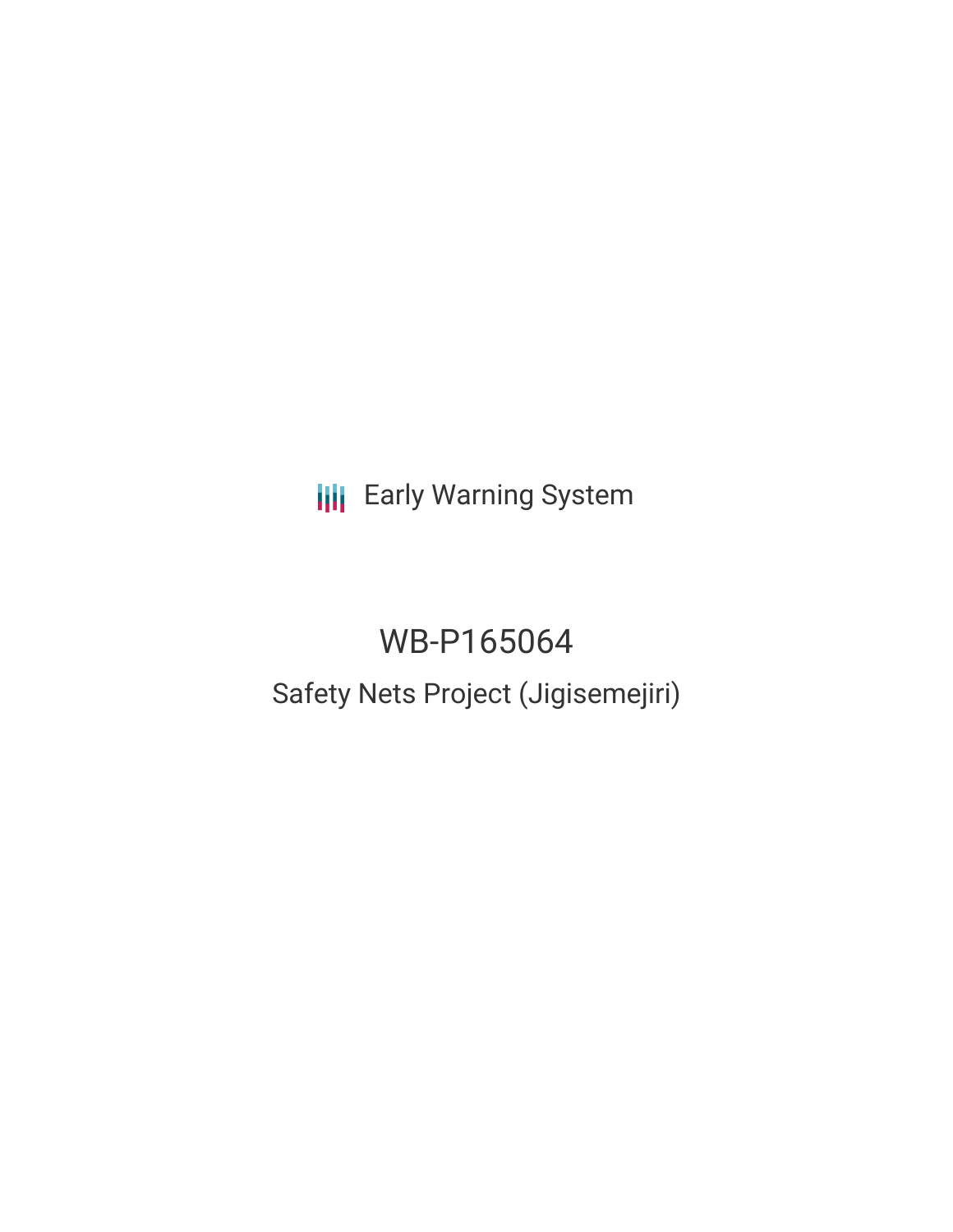

# **Quick Facts**

| <b>Countries</b>               | Mali                                          |
|--------------------------------|-----------------------------------------------|
| <b>Financial Institutions</b>  | World Bank (WB)                               |
| <b>Status</b>                  | Active                                        |
| <b>Bank Risk Rating</b>        | U                                             |
| <b>Voting Date</b>             | 2018-07-05                                    |
| <b>Borrower</b>                | Programme de Filets Sociaux, Republic of Mali |
| <b>Sectors</b>                 | Finance                                       |
| <b>Investment Amount (USD)</b> | \$52.00 million                               |
| <b>Project Cost (USD)</b>      | \$54.40 million                               |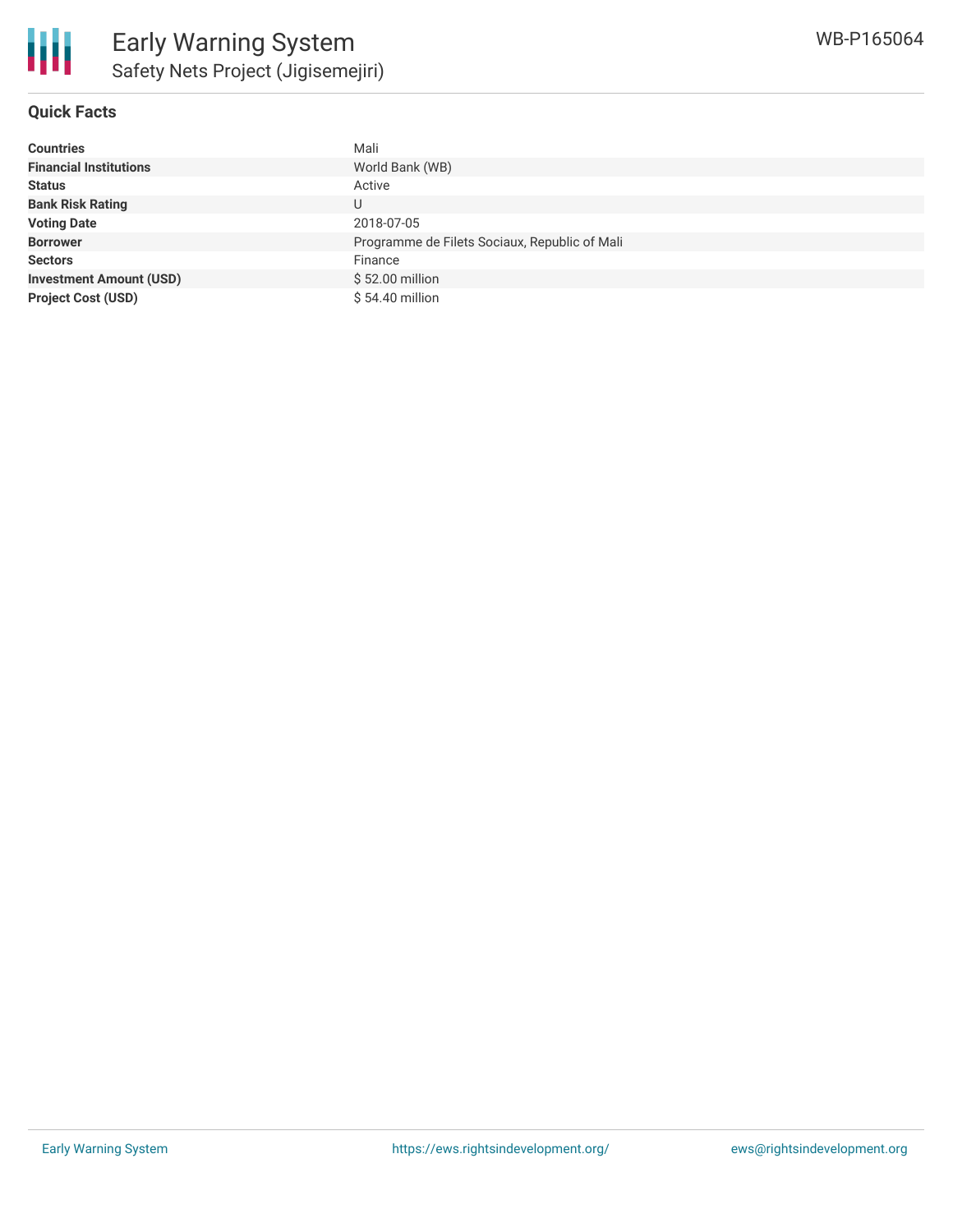

# **Project Description**

The development objectives of Emergency Safety Nets Project (Jigisemejiri) for Mali are to increase access to targeted cash transfers for poor and vulnerable households and build an adaptive national safety net system in Recipient's territory. This restructuring requires the Second Additional Financing (AF2) to include scale-up of existing project activities, extension of the closing date to September 30, 2019, changes to components and cost, change in safeguards policies triggered, change in environmental assessment category and revision of the Results Framework.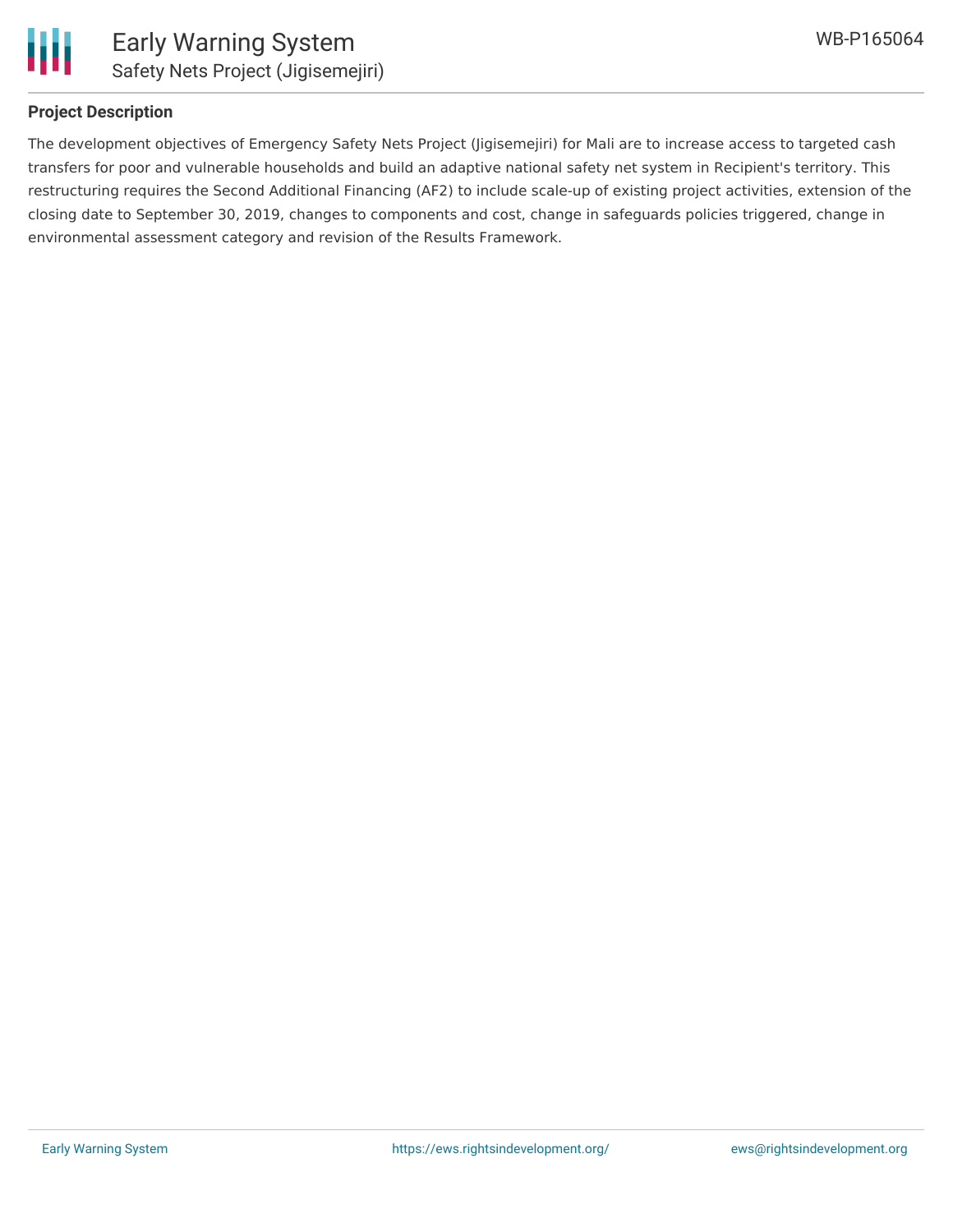### **Investment Description**

World Bank (WB)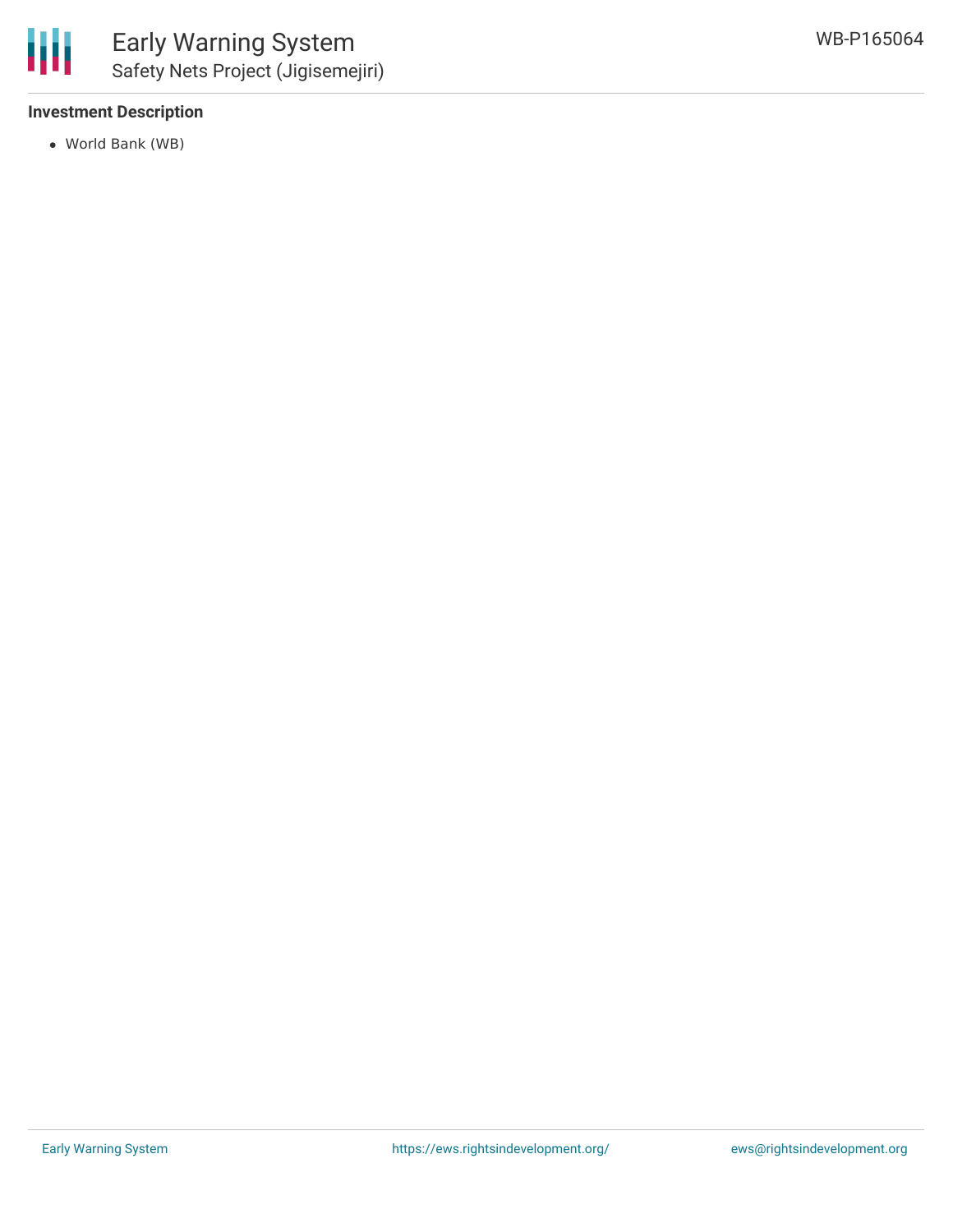

### **Contact Information**

Unite Technique de Gestion des filets sociaux au Mali-JigisemeJiri Mahmoud Ali SAKO Coordinateur ACCOUNTABILITY MECHANISM OF WORLD BANK

The World Bank Inspection Panel is the independent complaint mechanism and fact-finding body for people who believe they are likely to be, or have been, adversely affected by a World Bank-financed project. If you submit a complaint to the Inspection Panel, they may investigate to assess whether the World Bank is following its own policies and procedures for preventing harm to people or the environment. You can contact the Inspection Panel or submit a complaint by emailing ipanel@worldbank.org. You can learn more about the Inspection Panel and how to file a complaint at: http://ewebapps.worldbank.org/apps/ip/Pages/Home.aspx.